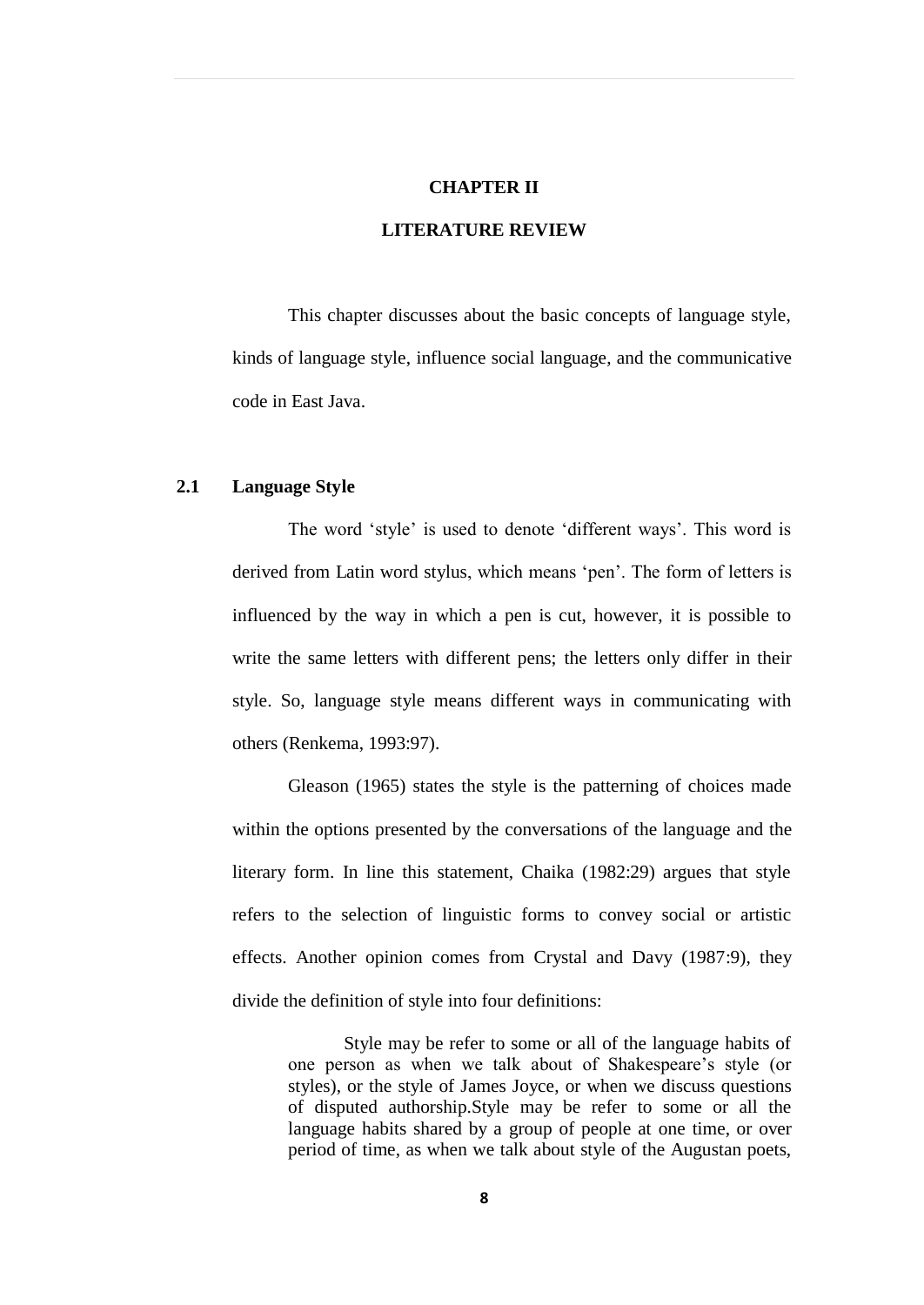the style of Old English 'heroic poetry', the style in which civil service forms are written, or styles of public speaking. Style is given a more restricted meaning when it is used in an evaluative sense, referring to the effectiveness of a mode of expression. Implicitly style is defined as saying the right thing in the most effective way or as good manner. Style refers to literary language. Style has long been associated primarily or exclusively with literature, as characteristic of good, effective, or beautiful writing, for example, and the focus of the literary critic's attention alone. In those four definitions, we can see that every definition express one idea.

So, it can be concluded that according to Crystal and Davy, style is all of the language habits of one person or a group of people in the most effective way of saying which are different from at one time.

Using different language style gives different interpretation for the reader or the listener. In communication, people cannot leave language style because it is fundamental part of social aspect. Furthermore, style is an integral part of society that interaction which cannot go ahead if one does not speak in the right style (Chaika, 1982:34). It indicates that language style we use to convey messages is very important to make our communication be more effective. In addition, language style is the selection of linguistics form of one person which is made within the option presented by the convention of the language and literature to convey social or artistic effects. This is the characteristic of language style.

Language style uses all of the resources of language, such as tone of voice, choice of words or diction, grammar, and even different ways of pronouncing sound. Tone of voice can be found when the speaker says something in certain situation and condition. While the choice of word or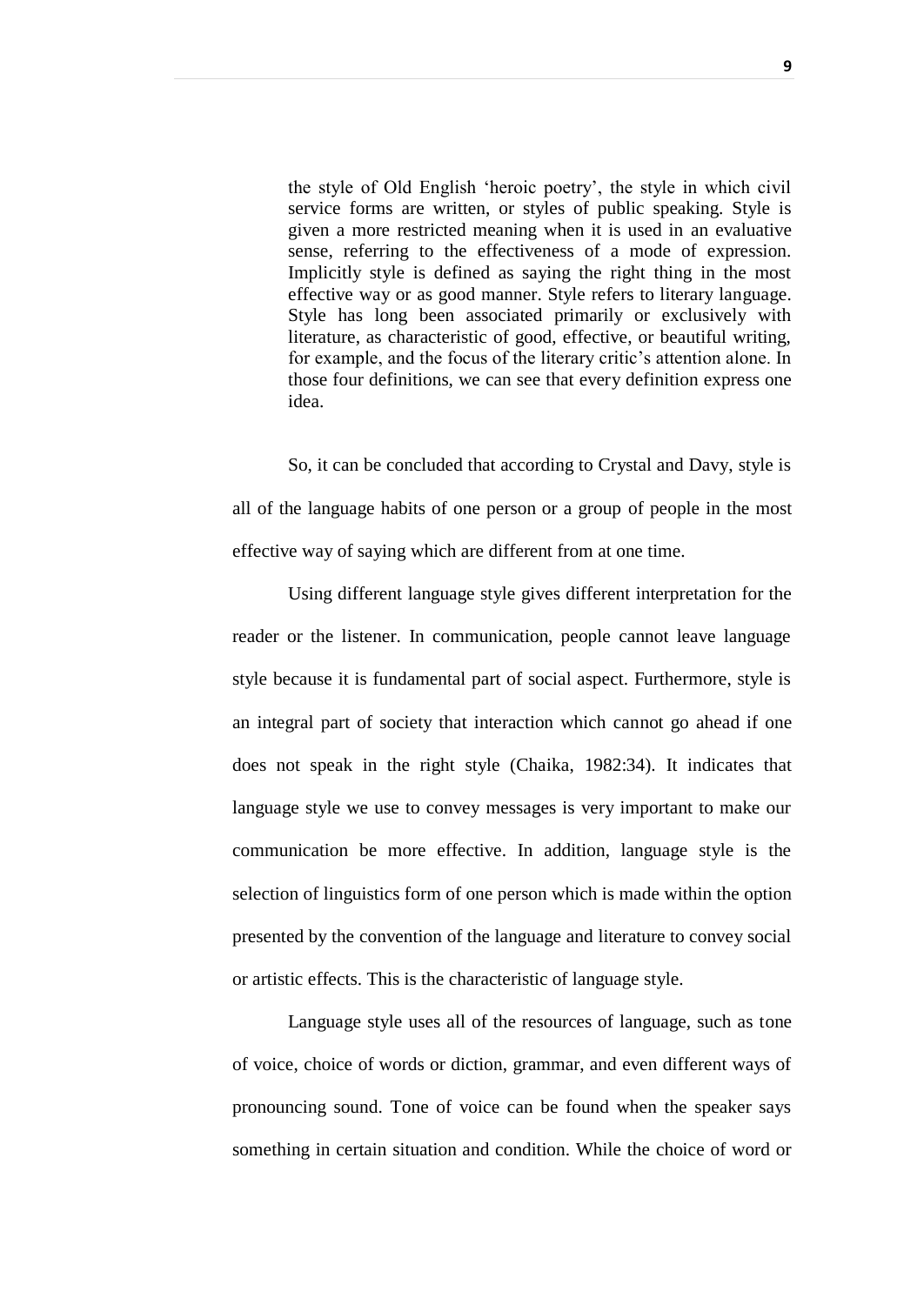diction and grammar can be discovered in written text or in communication. It means that different people will use different language style. For instance, in the educational institution people may use formal language. According to Martin Joos (1967) language style means the form of language that a speaker uses and it is characterized by a degree of formality.

Evenly important as those views above, Renkema (1993:93) states that numerous views on style can be divided into three categories as follows: first when the symbol aspect of language (the reference to reality) is central, style can be seen as a possible form for a specific content. Second, from the perspective of the symptom aspect of expression (the viewpoint of writer or speaker), style can be seen as a choice of specific forms. Third, from the perspective of the signal aspect of persuasion (the viewpoint of reader or listener), language can be seen as a deviation from a given expectation.While Schuster (1965:9) claims that style is everything about choice. Therefore, someone will have different language style if they have different purpose.

#### **2.2 Kinds of Language Style**

Martin Joos (1967) identified five scales of language style: frozen style, a formal style, a consultative style, a casual style, and an intimate style. The explanations of those styles are: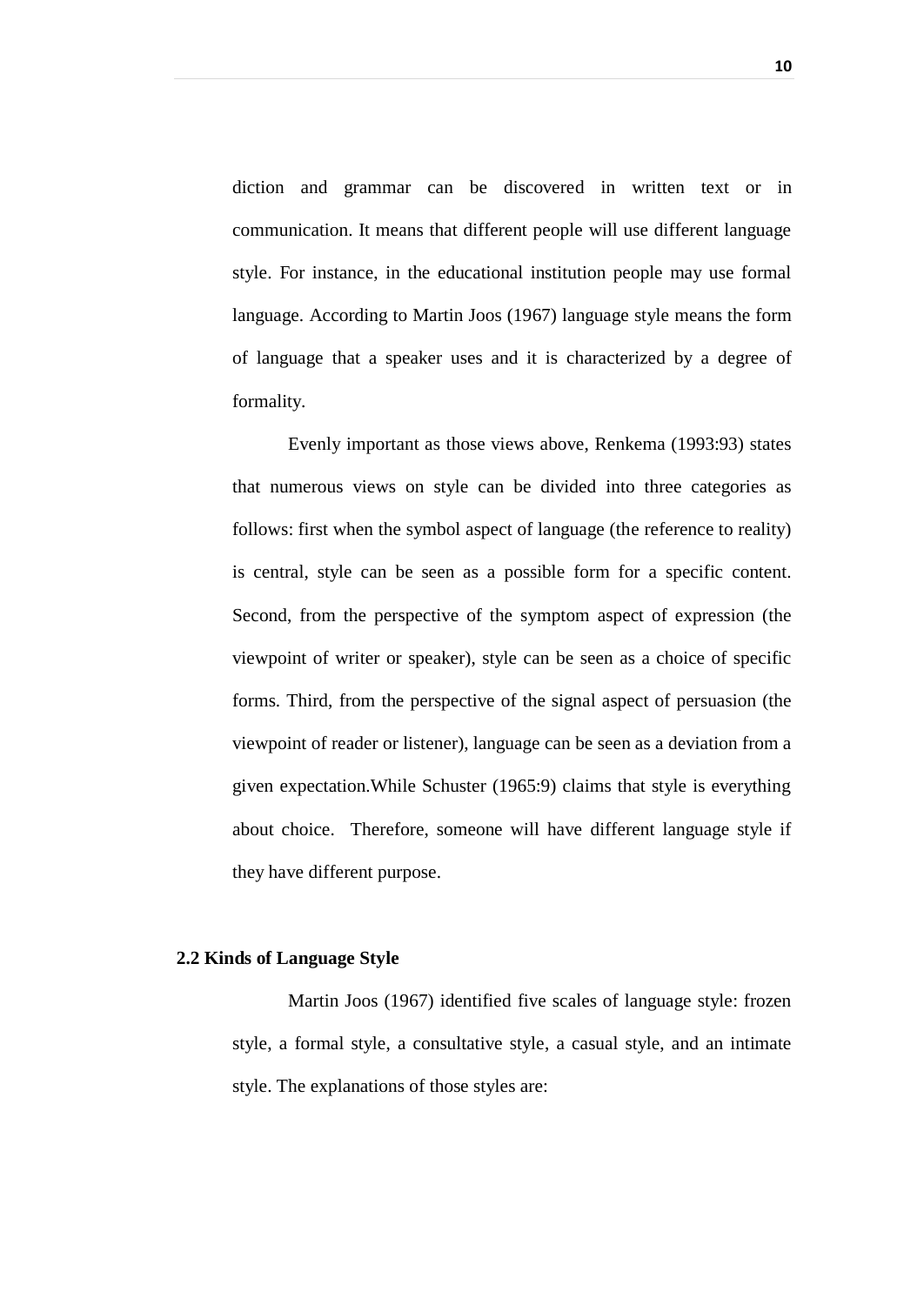- 1. Frozen style is the one that is used in very formal situation, such as in Japan, in the ceremony held at the imperial palace on New Year's Day or some other occasions. In particular, this style requires high skill and almost is used exclusively by specialist, professional orators, lawyers, and preachers.Language used in a text that is read and re-read, that must stand intact, that must address an audience of absolute strangers, that cannot depend upon the speaker's intonation or the reader/hearer's asking for clarification
- 2. Formal style is generally used in a formal situation where there is the least amount or shared background knowledge and where communication is largely one way with little or no feedback from audience. However, it may be used in speaking to a single hearer, for example between strangers. Then, this style usually combines maximum explicit utterances, and complexity of sentence. This style is used in a formal situation such as in graduation ceremony.Required when the group becomes too large to permit participation, and the speaker is uncertain how much the audience already knows or how they might react. Hence, the language must become more cohesive, more detached, and more carefully informative.
- 3. Consultative style is generally employed in a semi-formal communication situation, as between military of different rank, or between professionals who are not well acquired or are in public situation. Furthermore, this style is one type of language, which is required by every speaker, since this style is the central point in the system because it is chiefly involved in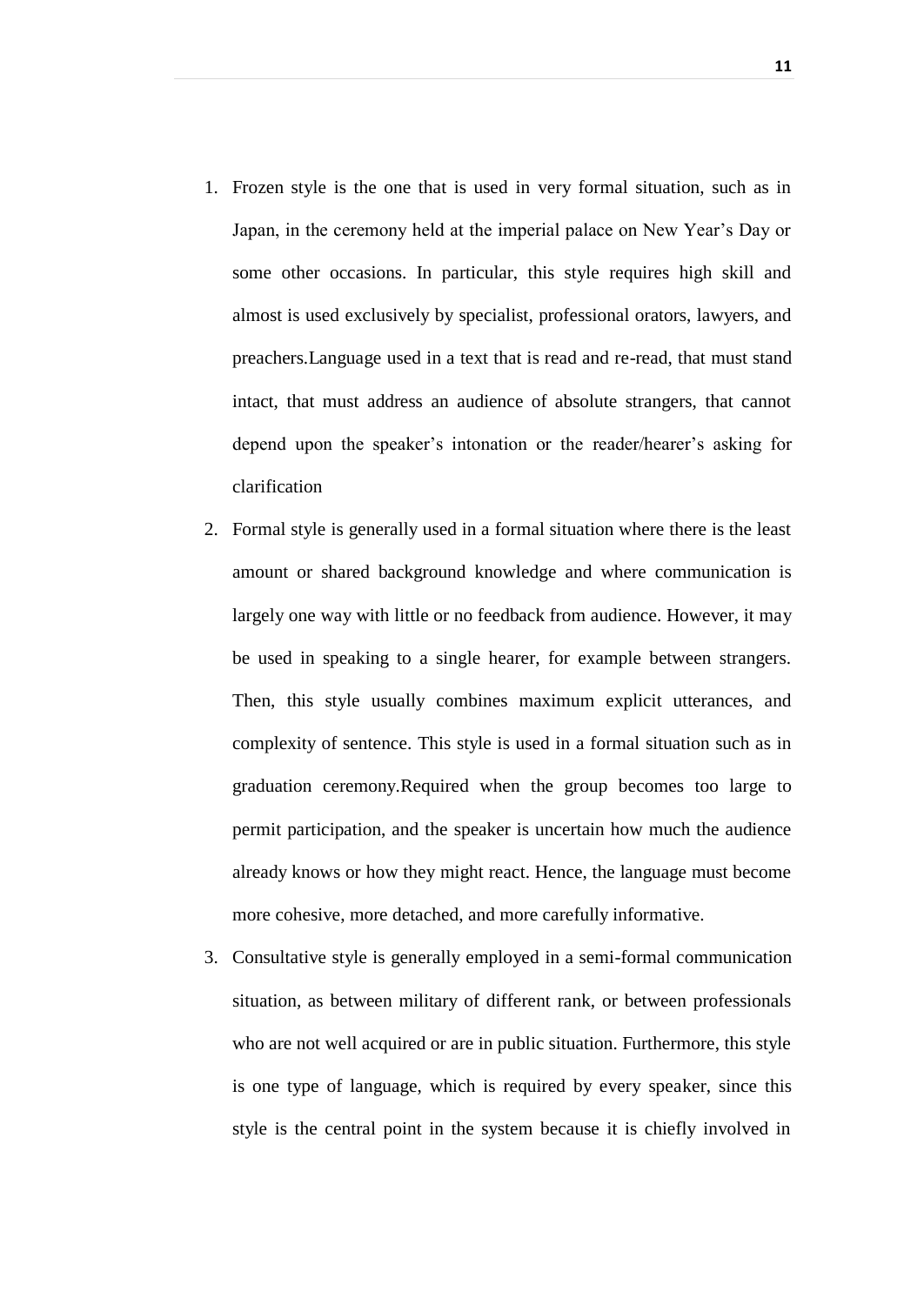language style. Besides, it is the usual form of language style in small groups, chance acquaintances, and strangers. It is also use orally to conduct everyday business. Language used in negotiating with strangers, distant acquaintances, or colleagues of unequal rank.This style is defined into two features. First, the speaker supplies background information and he or she does not assume that he or she will be understood without it. Second, the addressee participates continuously; mostly often the participated for a very long period. While one is speaking, at intervals the other gives short responses or standard signals such as, yes; no; uhhuh; N'n; Mmm; That's right; I think so; oh; I see; yes I know; etc. the patterns of clause connection in consultative are generally simple. The conjunction "and" the preposition "on" are mostly used. For example: he cut himself on a knife.

4. Casual style is used among friends, co-worker, or strangers when an informal atmosphere is appropriate and desired such as outside the classroom where students have a chat yet, there are two devices of casual style. First is the ellipsis (omission). It makes most of the differences between casual grammars, which require a shorter form. For friends, acquaintances, insiders, make use of slang, ellipses, and verbal formulas ("Been there; done that!"). For example: "I believe that I find one" is consultative, "I believe I can find one" is casual. Second is slang that is a prime indication of in group relationship. For example: a jazz musician will feel more familiar and natural if says "Guys, I am not groovy cat I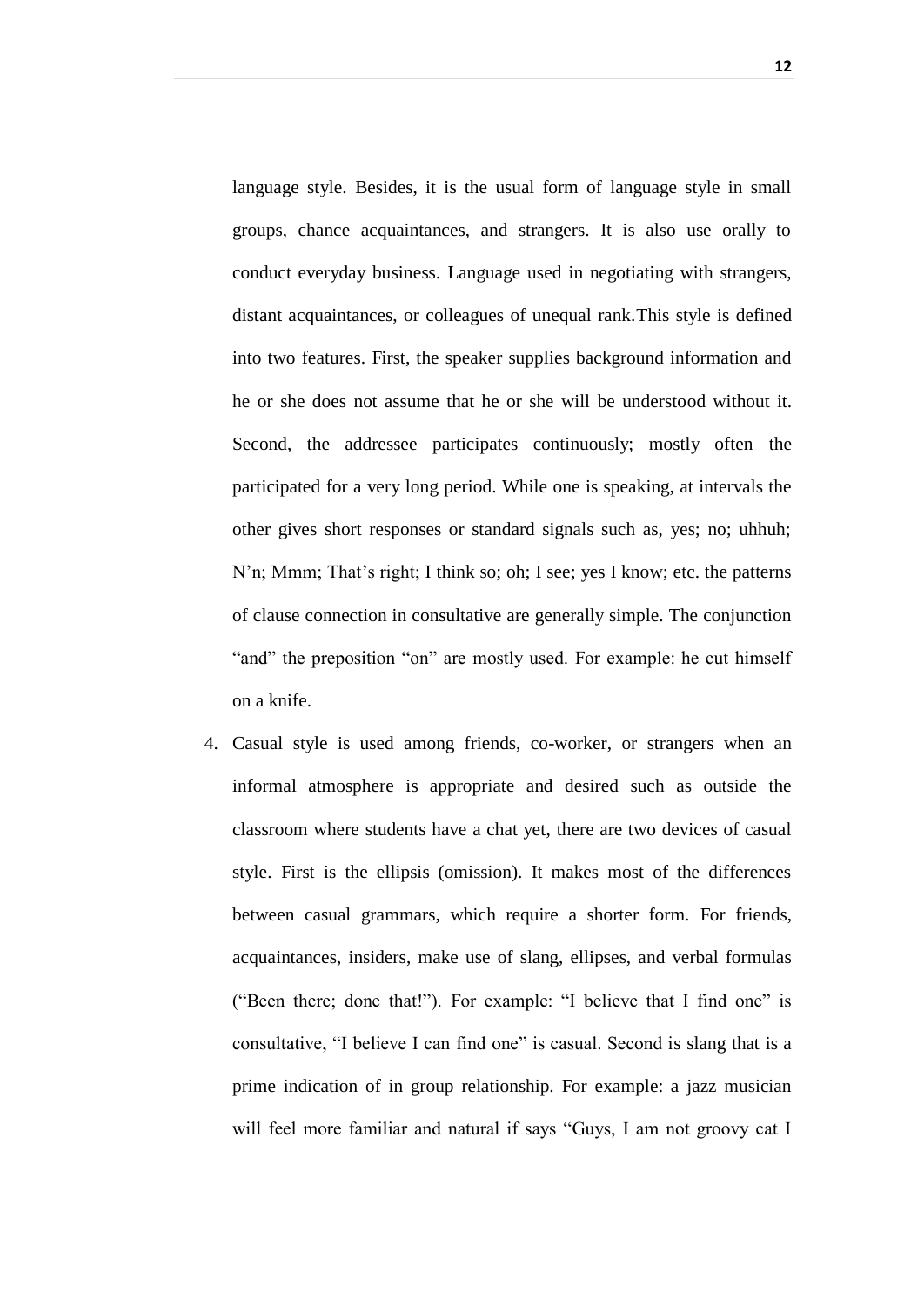know, but I dig all kinds of jazz" to the other jazz musicians, rather than using a formal style as "Friends, I'm sure you all know that I'm not a very good musician, although I understand all kinds of jazz" (Widarso, 1989:64). According to Eggins and Slade (1997-16), casual conversation is the type of talk in which we feel most relaxed, most spontaneous and most ourselves and is concerned is to negotiate such important dimensions of social identity as gender, generational location, sexuality, social class membership, ethnicity, and subcultural and social group affiliation. Types of casual conversation are narrative, anecdotes, recounts, exemplum, observation or comment, opinion, gossip, joke telling, sending up and chat.

5. Intimate style is completely a private language that is used with friends and family members. Normally the intimate group is pair. One of the systematic features of intimate style is extraction. It is the speaker who extracts a minimum pattern from casual style. , the language used between, say, a husband and wife, almost nonverbal. For example: "Ready, Eng., and Cold". The other feature is jargon. It is special vocabulary required to meet special needs of profession and special interest groups.Holmes (1992) used the term style to refer to language variation, which reflects changes in situational factors, such as an address, setting, task or topic. Then, Gumperz (1970) stated that the intimate style marks the minimum of special distance.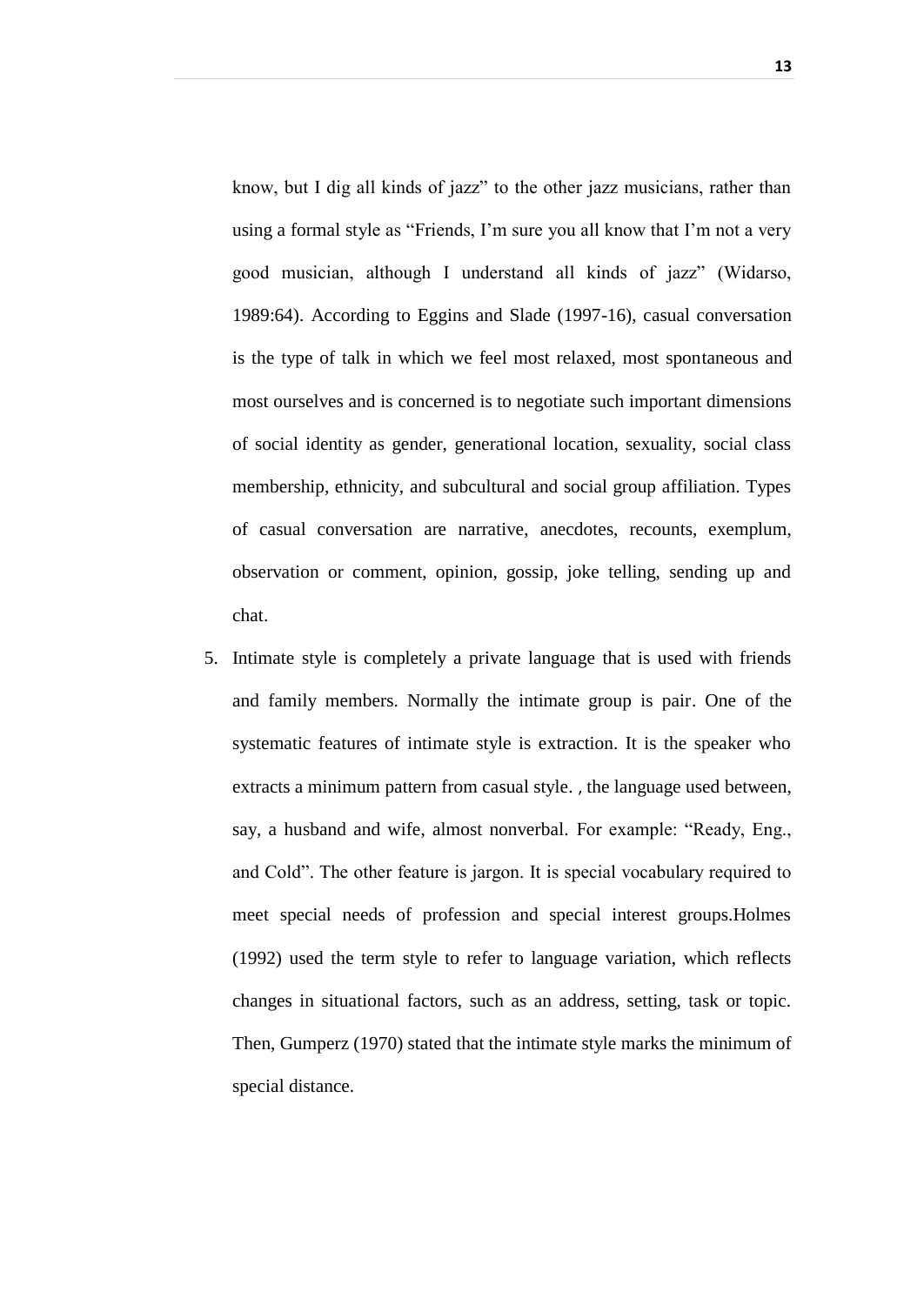#### **2.3 Influence Social Language**

### **a. Social Factors**

Since social factors have an important role in Javanese language, the writer thinks that it would relevant in helping her to analyze the context in which the conversation take place. The writer will apply Holmes theory on social factors. According to Holmes these factors can be grouped into four:

- 1. The participants: who is speaking? It means that who is making the conversation in this story.
- 2. The setting: where are they speaking? It means the place that they use when they make conversation.
- 3. The topic: what is being talked about? It means what they are talking about when they make conversation
- 4. The function: why are they speaking? It means what is the function of their conversation.

The writer only uses two factors above namely the participants and the setting because those features are significant and relevant to help the processed solving the problem of the study.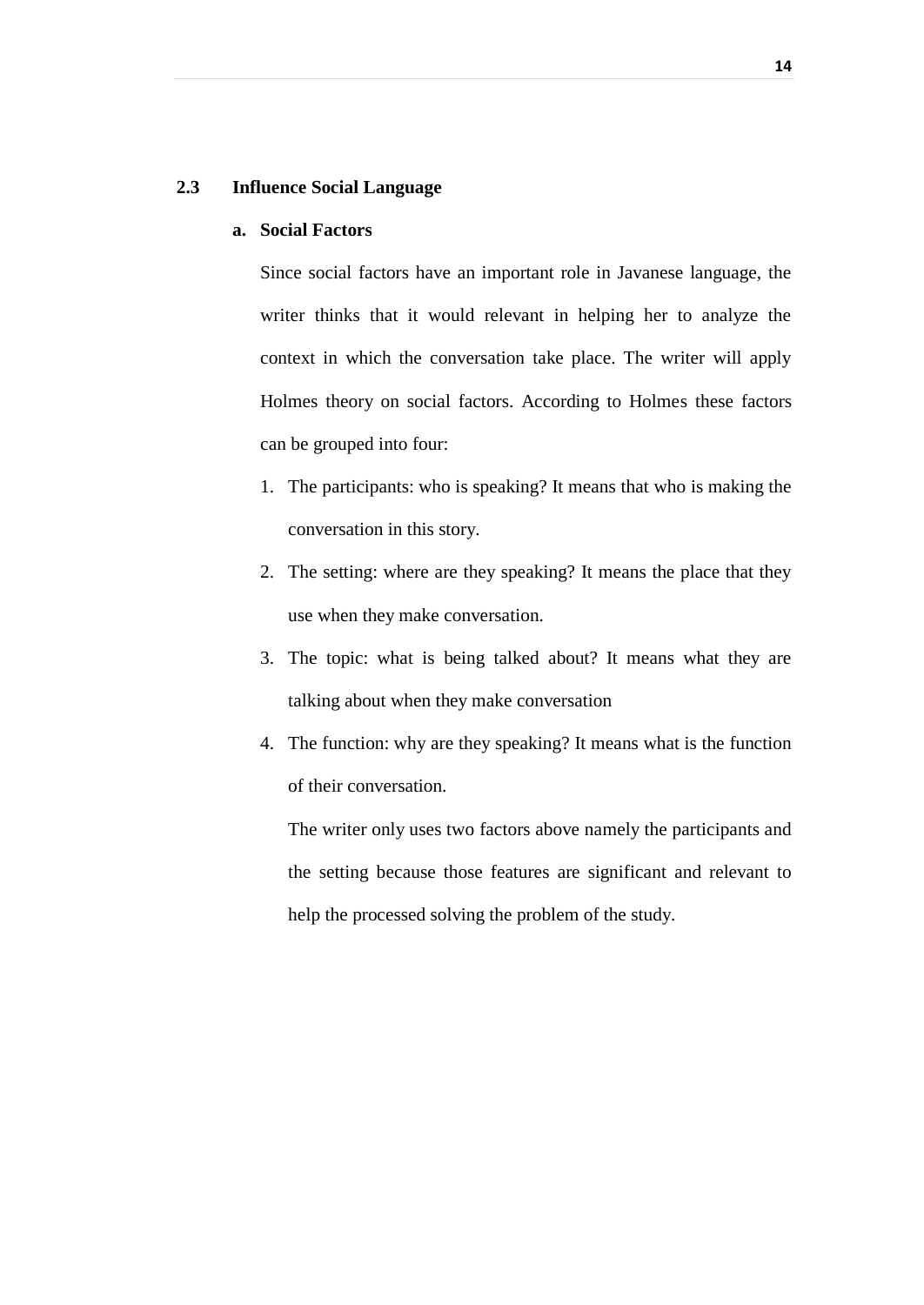#### **b. Social Dimension**

The writer considers that it is useful to take account of four different dimensions, which are related to social factors. These four dimensions are:

- 1. A social distance scale concerns with participant relationship, this scale is useful in emphasizing how well known someone is whether it is relevant factor in linguistics choice.
- 2. A status scale is concerned with participant relationship. This scale points to the relevance of relative status in some linguistics choice.
- 3. A formality scale relating to the setting or type of interaction on language choice. In a formal transaction such as one with the bank manager in his office, or at a ritual service in church, the language used will be influenced by formality of the setting.
- 4. Two functional scales relating to purposes or topic of interaction, they are reverential and affective scale. It means that language can convey objective information of referential kind and it can also express someone feeling.

Similarly, Trudgill (1983) proposed that an important feature of the social "context" of the person spoken to, and in particular the role relationship and relative status of the participants in discourse.

In English language style divide from Belize: Central America, Caribbean 1617 (or 1638?) British colony, "British Honduras " "foundedby 80 shipwrecked sailors 1981: became independent country Substrate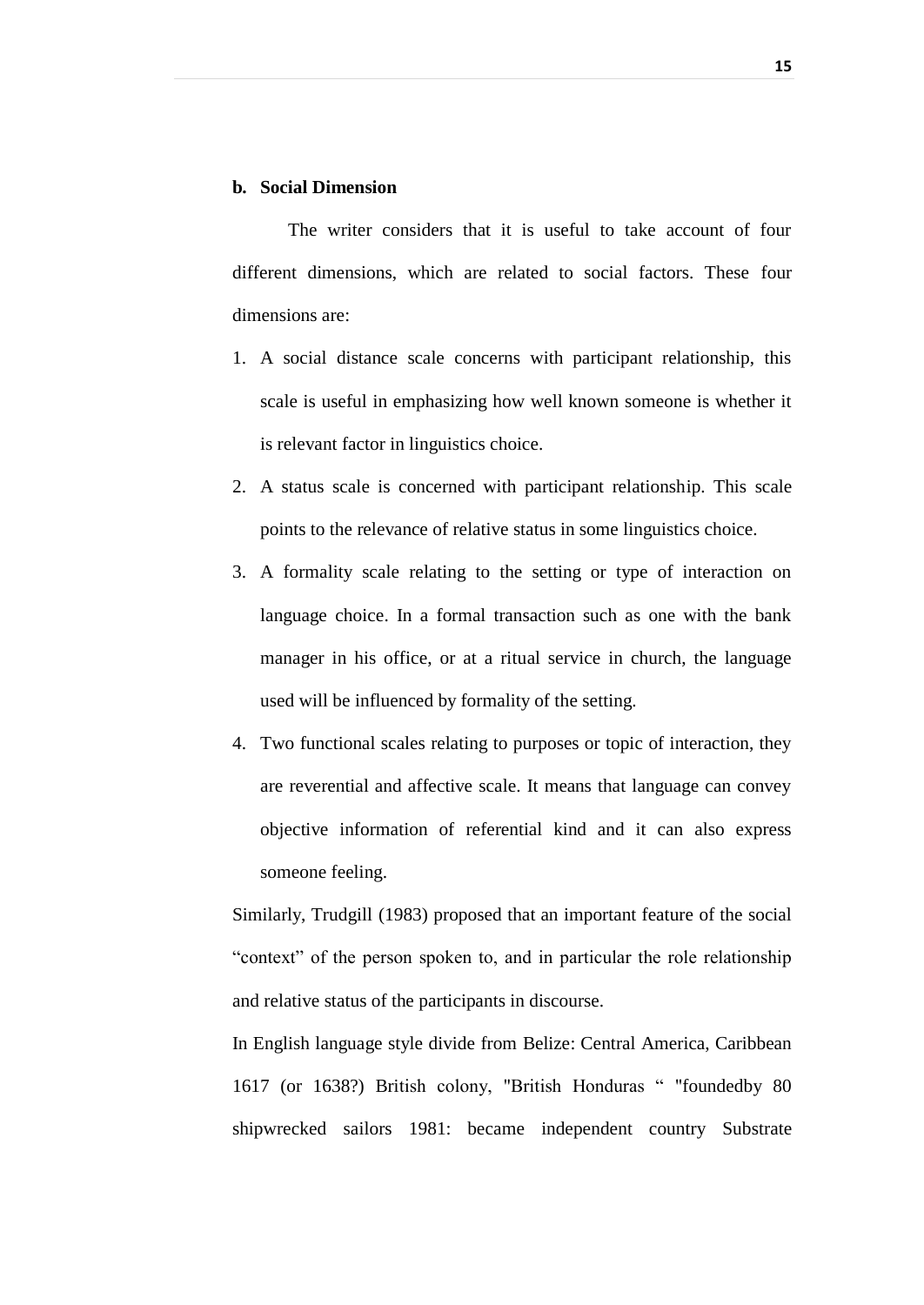languages: Garifuna (native American language of the Carib family); West African languages Samples of Belizean creole (Escure 1997)

**Acrolect** : Sometime taakin an you don really unerstan what dey saying, right? *taakin, saying*: progressive indicated by participle, as in English (but without copula)

**Mesolect** : A se, mai Bobo, we de fran, wen i kom op, kech some gud "I say, my Bobo, in front, when he came up, he had caught something"

> en wen i kom op, en i kom outa di wata ina de bout "and when he came up, when he came out of the water into the boat..."

*kom*: lack of tense marking

**Basilect** A: I kuda mE get wan jab da Biog Krik, bot dat agen da wan problem,

> "He could have got a job at Big Creek, but again that's a problem."

B: Dat da onli paat taim, do. Grif mE dE tel mi bout da ting, tu,

 "That's only part-time though. Grif was telling me about that, too."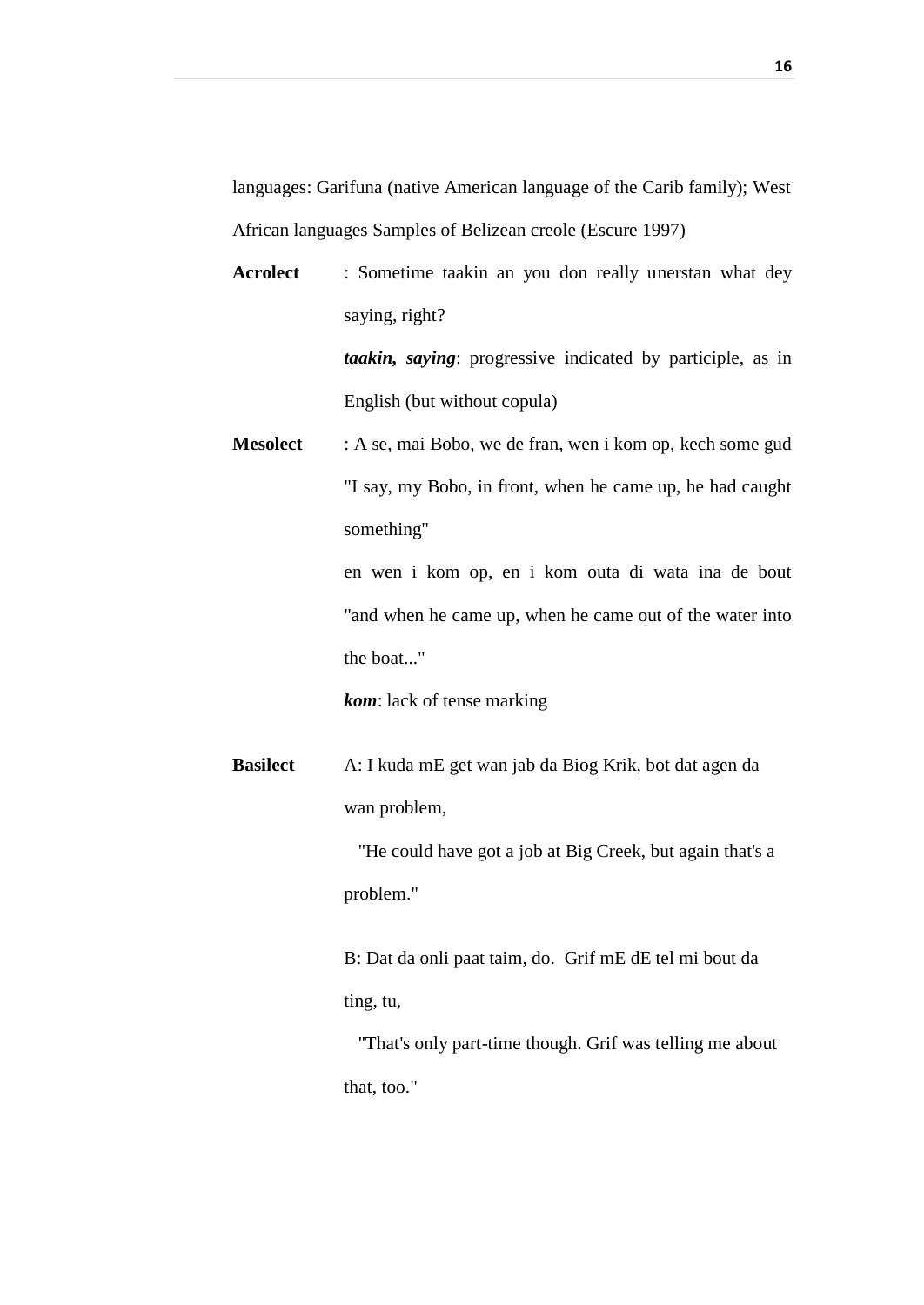I soun laik da onli wen de banana sizan dE aan "It sounds laik that's only while the banana season is on" mE = past/anterior tense marker  $dE =$  progressive aspect marker, also locative verb (compare Mandain *zai*)

Holmes stated generally Javanese language styles consist of three levels of styles which are the most commonly used that are ngoko or low level, karma madya or half polite and karma inggil or polite. Each level involves different pronunciations and different items of vocabulary. In addition, Geertz (1960), introduced the language styles of Central Java to the American academic community and there has been a growing body f literature on the topic in academic discussion of Standard Central Javanese terms ngoko, madya and karma are used for low, middle, and high language styles, which express a speaker's appraisal of his or her relationship to the addressee. Who conducted his research of Javanese in East Java especially in the region of Solo and Jogjakarta, has the similarity of area of study as the writer, illustrates Javanese language level a follows:

1. Ngoko or "low Javanese" is the language of early socialization simple, unrefined therefore appropriate only for intimate or informal relations or used by people of equal social standing determined by such factors as age, wealth, descent, education, and occupation. For example: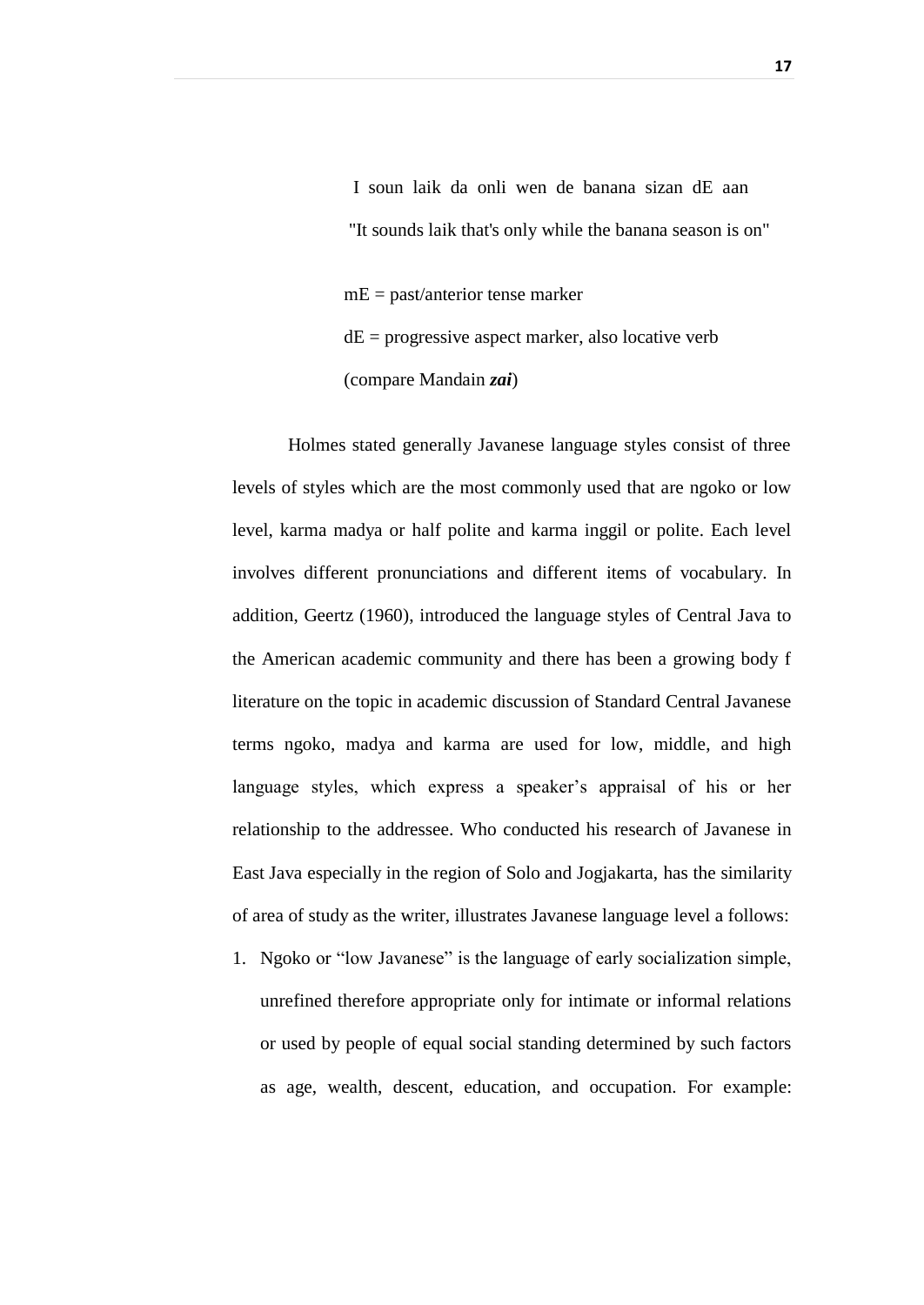"Apakowearepsarapan?" ("Do you want to eat your breakfast?"). this language is divided into:

- a. Ngokomadya it is used by a lower class to address someone who comes from the equal class with the speaker, but they are not intimate or familiar with each other. For example: "Apasampeyanarepneda?" ("Do you want to eat?")
- b. Ngokoalus it is used between priyayi or those who have high social status who know one another well and are of equal status. For example: "Napa sampeyanarepneda?" ("Will you eat?")
- 2. Madya or middle Javanese is a less refined variant of kromo and placed between ngoko and kromo level. The addressers use this address to persons of high status with whom they feel at ease, or to a person of a low status whom they do not and with whom they must be careful. For example: "Napa sampeyanajengneda?" ("Will you have your meal?")
- 3. Krama or high Javanese is more elegant and refined suitable for addressing people of high social standing, for example: "Menapasampeyan bade dahar?" (Would you like to eat?")

The writer also uses the theory of ethnography of communicative code in East Java by Kartomiharjo (1979). This theory is used because all of the utterances in serial story in PanjebarSemangat magazine use Javanese language to communicate and interact in their society. In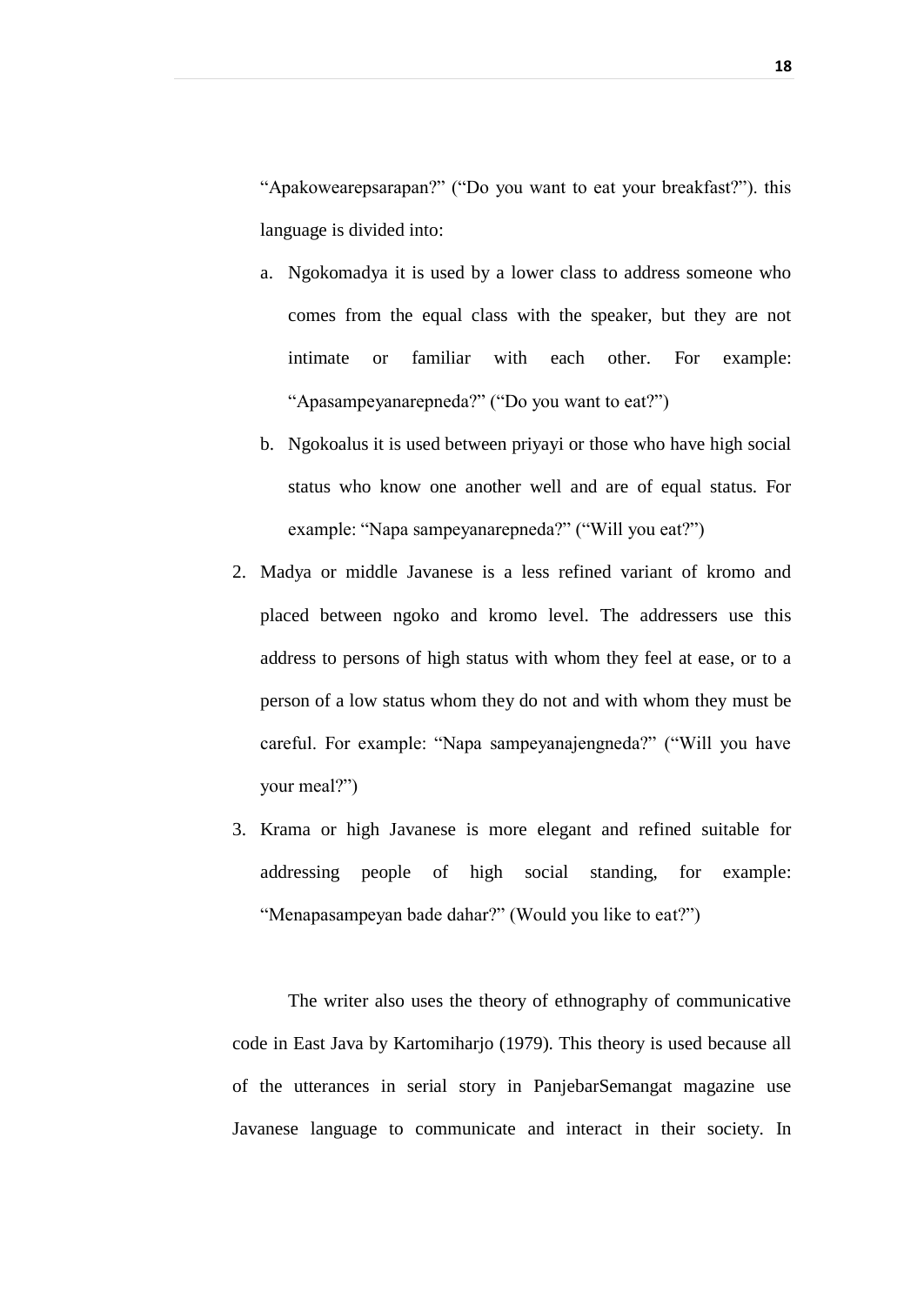Ethnography of Communicative Code of Javanese, he stated the important social factors in following:

a. Situation

There are two kinds of situation which might be distinct the use of different terms of address formal and informal. In a formal situation, people are supposed to know their respective status, their role relationship with one another according to the rank or how to behave, according to their respective well defined rights and duties. For example the situation in a doctor's room as follow:

Doctor: "Asmanesinten, Buk?" ("What's your name, mam?") Patient: "DalemSurti, Dok." (I'm Surti, Doc.")

b. Ethnicity

People who come from the same region will address someone by using the term spoken there, while people who are from the other region will not let them address someone by using the term, which they do not belong to for example: a Javanese who is a parent's younger than the nephew, whether or not they know each other well. However, a non-Javanese may not be addressed as "paklik". Even though he might have married the speakers of Javanese family. Ordinarily he is addressed as "om" or uncle, a borrowing from Dutch.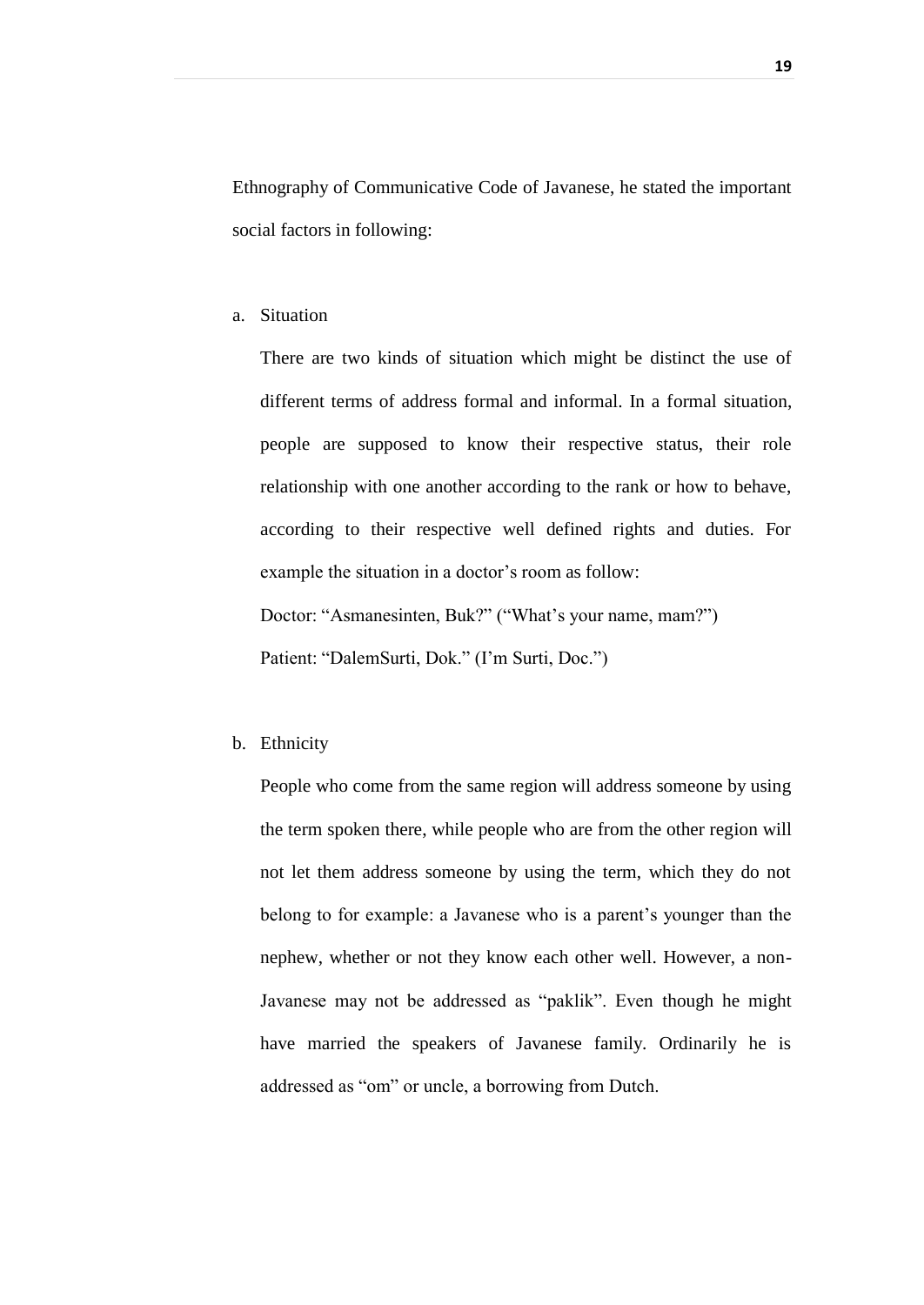c. Relation

People who become intimate adopt and conduct normally expressed towards relatives. For example: a young doctor and an employee who get to know one another well, they start using reciprocal "pak" (sir), but after they become close, the younger continues addressing with "pak" (sir) but the older one calls "nak" or "son".

d. Degree of Intimacy

Among intimate, it is impossible for them to use term of address very strictly even in official meeting. They are some ways to release the dentition caused by all the formalities in such situation. For example: "apakowe tau maturnengaku" (Have you ever asked me?")

e. Status

The interlocutors in a speech situation must know approximately their mutual status before they can decide to use the terms of address to another. For example a graduate student who becomes a teacher is addressed as "pak" (sir) in official situation instead of "saudara" (you) as before, and "dik" (yonger brother) or "mas" (elder brother) in various unofficial instead of using no title or "njangkar".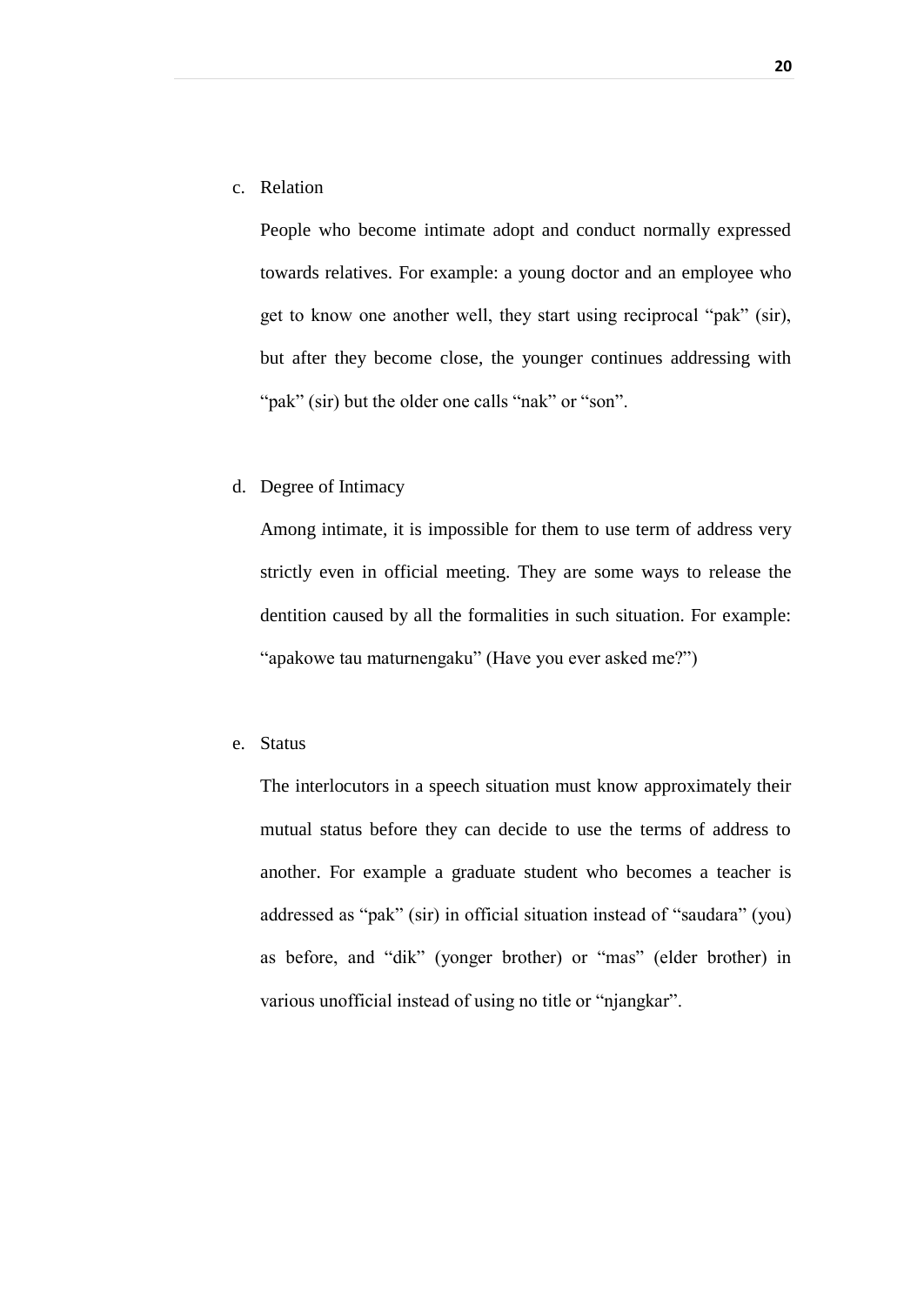f. Age

Terms of address for older are the same as for high status persons indicate that members of east Javanese society accord elders with respect, for example as government official's wife addresses a teenage doughtier of her husband's college "jeng" (younger sister) or "mas" (elder brother) as in "Bapakikukapankundursaka Jakarta Jeng?" (When did that man come back from Jakarta, younger sister?)

g. Sex

In East Java women are usually more careful and formal in using terms of address for women. For example a woman addresses her female neighbor as in "Badhetindakpundi, mbakyu?" ("Where are you going, elder sister?"). Between male friends, it is also common to address one another without title or to use special term of address to show intimacy, for example

A: "Nontonsilat Yuk, Kang?" ("Why don't we go to see action movie, dear?")

B: "Ayuk" ("Ok")

#### h. Marital Status

A man and his wife are normally given equivalent titles, such as "pak" (dad) is paired with "ibu" or "mbok" (mom), etc. From the whole theories above, the writer will apply Holmes and Joos theory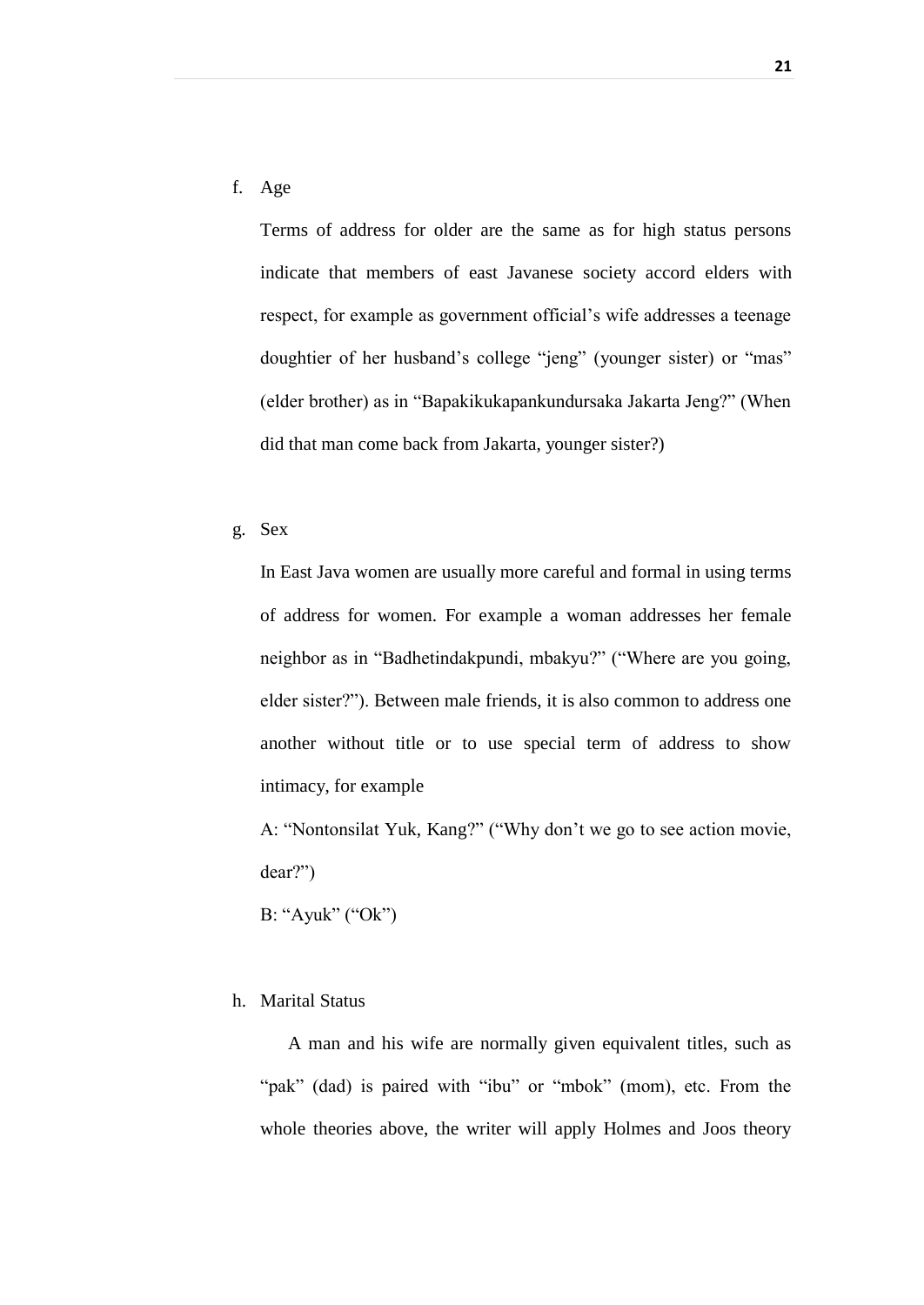mostly on her study since the thinks that Joos categories of language style will provide an appropriate framework for her analysis. Besides, other theories from Geertz and Kartomiharjo are also employed as the supporting concepts in analyzing the data.

i. Terms of Addresses

The writer uses the special addresses as the information to he reader, which are used in the analysis and uses the translation as follow:

- 1. Mas/Cak / Kangmas
	- a. An address for a man who the speaker does not know and is older than the speaker. It is used to show respect to the listener. The translation is sir.
	- b. An address between friends but different in age, in this case the speaker is younger than the listener. The translation is brother.
	- c. An address for a man who is considered having higher in status, though he is in the same age or even younger than the speaker. The translation is mister.
	- d. An address for older man than the speaker and they are intimate and it is only used in Surabaya. The translation is bro.
- 2. Yu / Yuklik

Address for woman work but just a servant because of the different status of employer and employ. The translation is missing.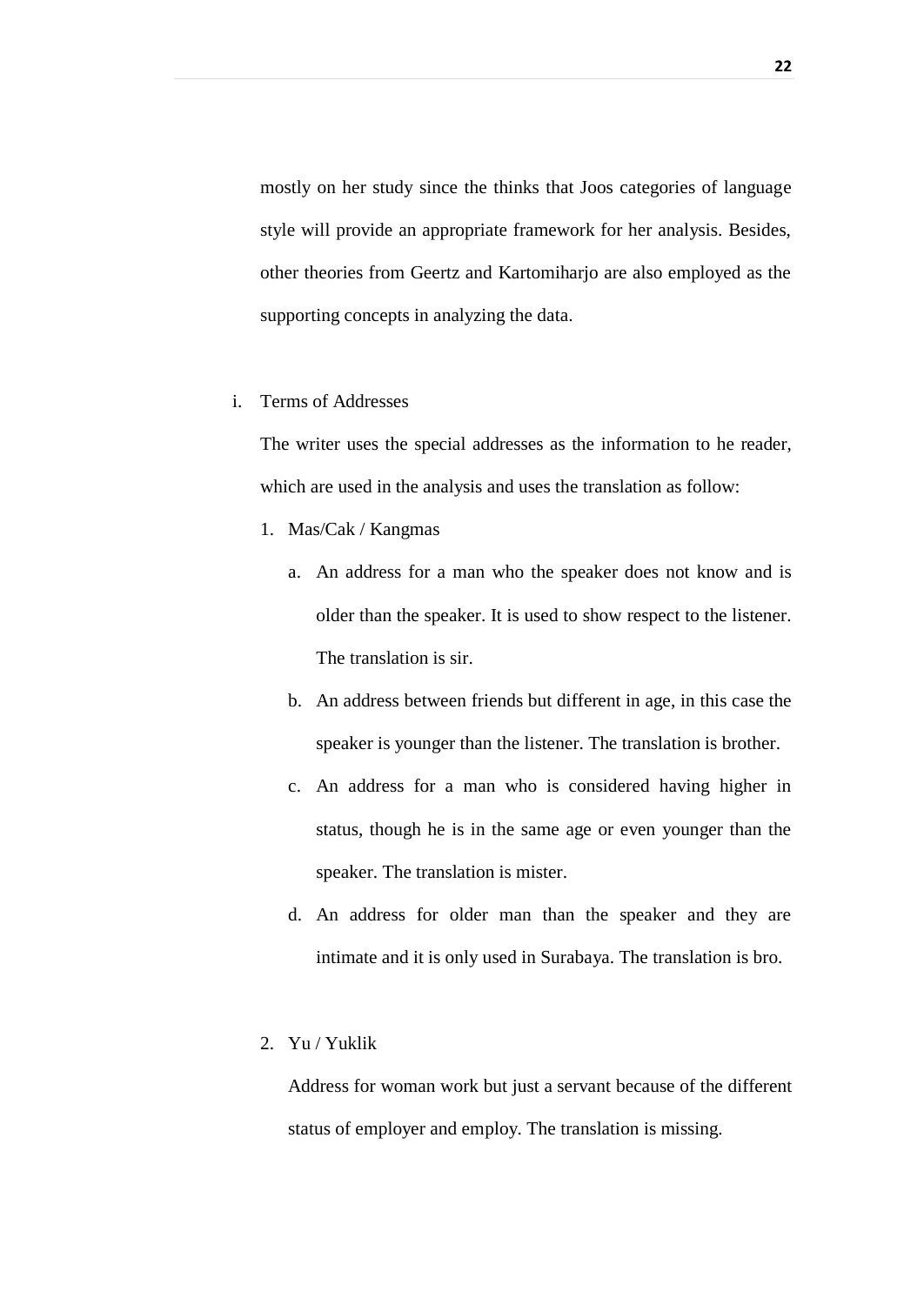- 3. Mbak/ Mbakyu
	- a. An address for a woman who is older than the speaker and they are intimate. The translation is elder sister.
	- b. An address for a woman who is a stranger to the speaker, though she is a younger than the speaker. The translation is missing.
- 4. Dik/Jeng / Gendhuk / Den

Address for people who are younger than the speaker. The translation is younger brother for a man, and younger sister for woman.

5. Le / Nak

An address used by parents to cal their sons. The translation is son.

- 6. Bu/Ibu/Mbok
	- a. An address used by children to call their mother. The translation is mom.
	- b. An address used by husband to call his wife. The translation is mom.
	- c. An address used by the people to call elder female or female with higher position than the speaker. The translation is madam.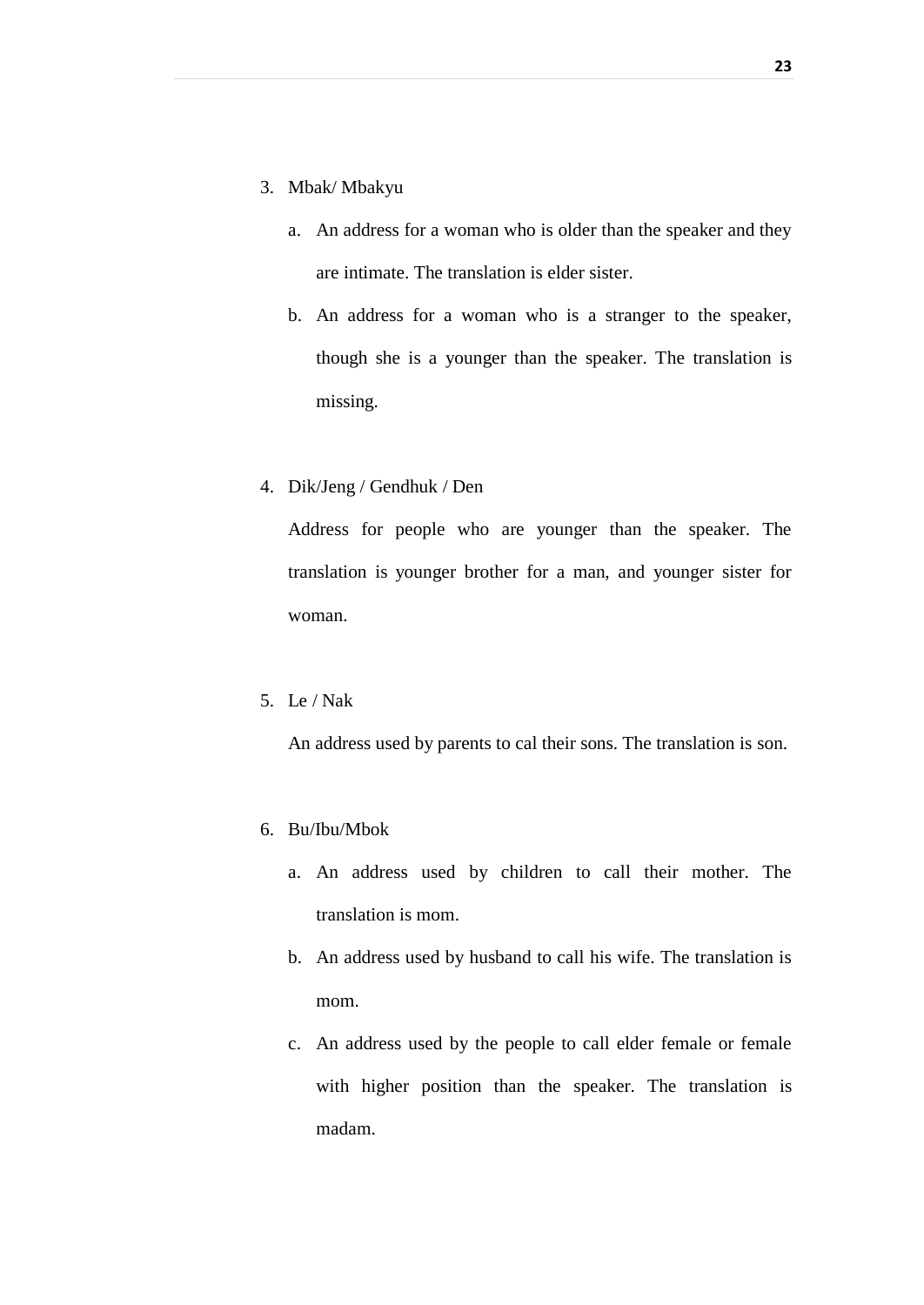- 7. Pak / Bapak
	- a. An address used by children to call their father. Tha translation is dad
	- b. An address use by wife to call her husband. The translation is dad
	- c. An address used by people to call elder male or male with higher position than the speaker. The translation is sir
- 8. Eyang

An address for older man than the speaker, he is calling grandparents.

9. Tante

An address for younger sister from mother or from reference and address for European, China, or Westernized women. She is call aunt.